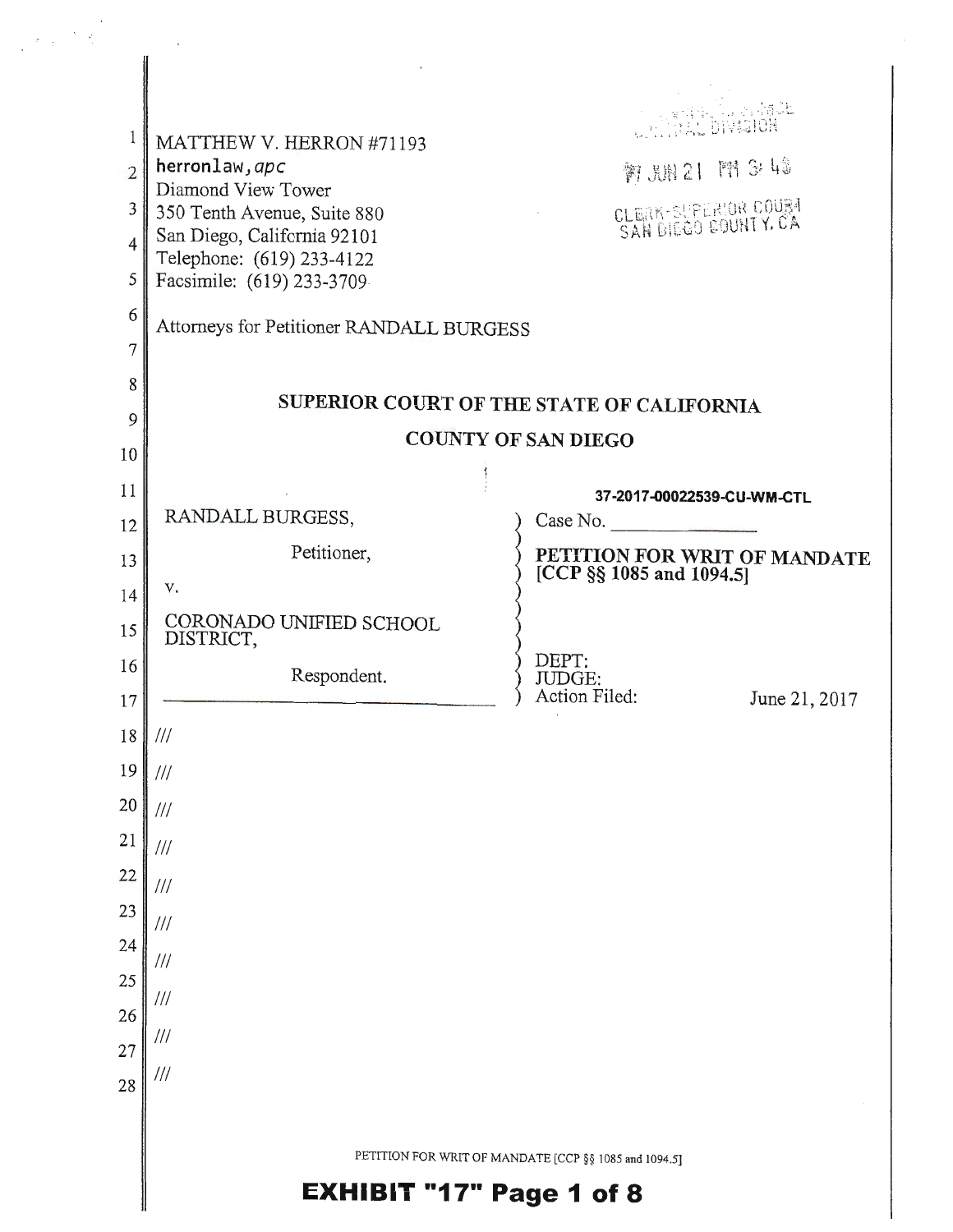## $\mathbf{1}$

### **A. JURISDICTION AND PARTIES**

 $\overline{2}$ 1. This court has jurisdiction over these proceeding pursuant to sections 1085 and  $3 \parallel 1094.5$  of the California Code of Civil Procedure.

 $4 \parallel$  2. Petitioner Randall Burgess is a resident of San Diego County and is a credentialed  $5$  teacher and a permanent employee of the Respondent Coronado Unified School District.

 $6 \parallel$  3. Respondent Coronado Unified School District ("District") is a government agency 7 which is charged with operating the public schools in the City of Coronado.

 $8$  | **B**. **RELIEF SOUGHT** 

9 4. Petitioner requests the court order the District to end Petitioner's illegal and  $10$  indefinite suspension which the District imposed and continues to enforce without following the 11 mandatory procedures provided by the collective bargaining agreement or Education Code.

12 5. Petitioner requests this relief without prejudice to the District seeking to impose 13 anew suspension in the manner required by the collective bargaining agreement or provisions 14 of the Education Code.

 $15$  C. 16 **PETITIONER'S EMPLOYMENT HISTORY WITH DISTRICT AND CLUB OPERATIONS** 

17 6. Petitioner graduated from University of California Santa Barbara in June, 1981. 18 with a degree in physical education and accepted a position as the coach of the water polo and 19 swimming teams at Coronado High School in August, 1981.

20 7. In June 1982, Petitioner started what was known as the Coronado Island Water  $21$  Polo Club, now known as Coronado Aquatics Club ("Club"), which has been in continuous  $22$  operation since then. Petitioner has always been and currently is the Executive Director of the  $23$  Club.

24 8. In September, 1982. Petitioner began working at Coronado Middle School  $_{25}$  teaching a government funded health program.

26 9. Petitioner obtained a Master's Degree in Education while coaching the Mesa  $_{27}$  College water polo and swim teams in 1985 and 1986.

 $28$  ///

PETITION FOR WRIT OF MANDATE [CCP §§ 1085 and 1094.5]

I **EXHIBIT "17" Page 2 of 8**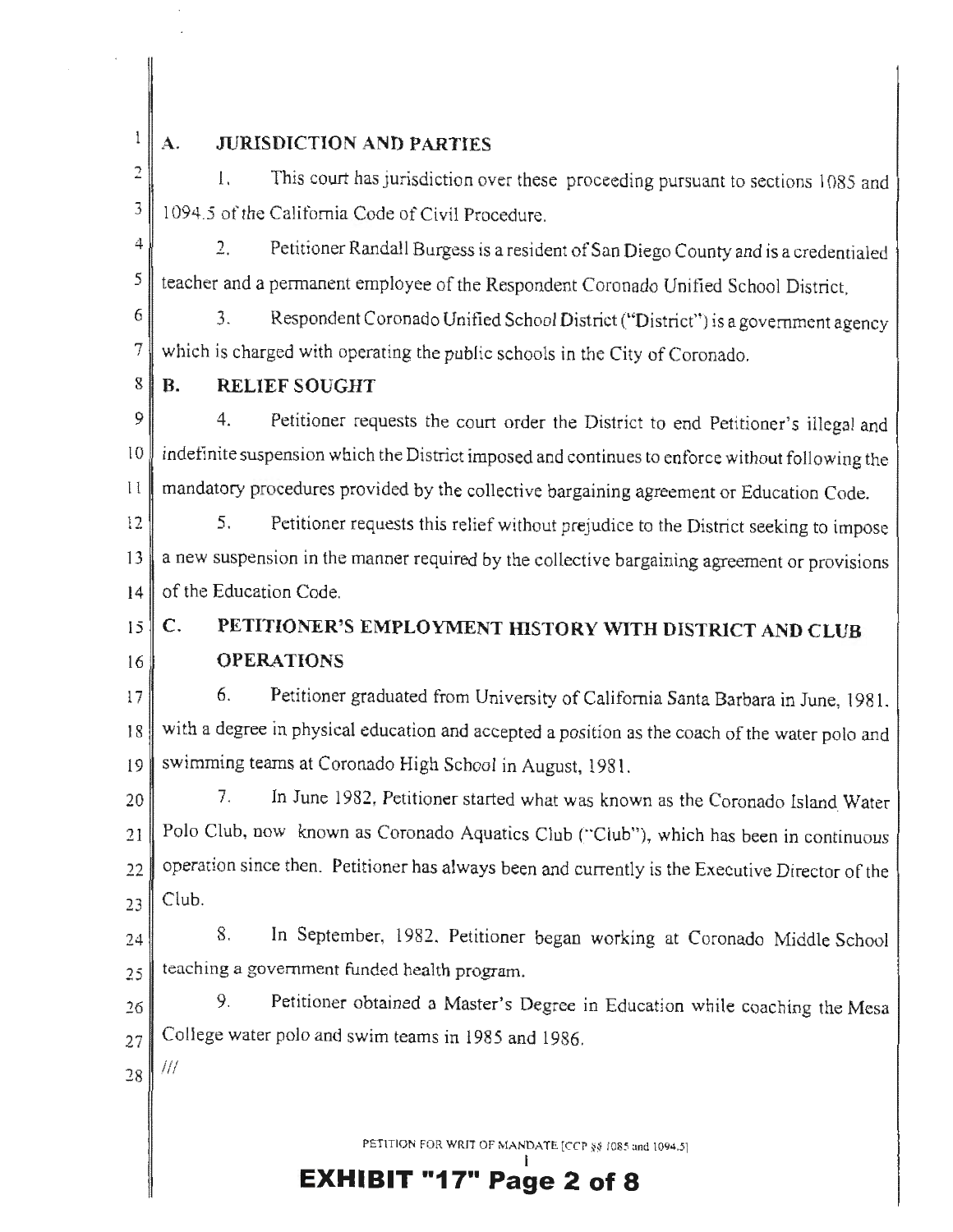$\overline{1}$ 10. Petitioner became a full time teacher and the head aquatics coach at Coronado  $\overline{2}$ High School in August 1987. Petitioner remained in those positions continuously from 1987 J until November, 2015, when he resigned the head coaching position to mentor his replacements. 4 Petitioner retained his full-time teaching position and his position as Executive Director of the  $5$  Club.

6 1 1. In November, 2016. Petitioner was named as a "Coaching Legend" by the San 7 Diego Hall of Champions. This honor was based on Petitioner's highly-acclaimed 33-year 8 coaching career in which the athletes he coached enjoyed great success both in the sports he 9 coached and in the classroom. Among other accomplishments, Petitioner coached three students JO who went on to distinguish themselves as members of the Olympic Men's Water Polo team, 11 playing in the Athens, Beijing, and London Games. Many of Petitioner's athletes were admitted 12 to, and had successful athletic and academic careers, at the most selective colleges and 13 universities in the country.

14 12. The Club has been in continuous operation since 1982 and serves more than 100 t *5* members in a year-round program. The Club is currently under contract with the District to use  $16$  the pool at the school facilities and has a full slate of planned activities for this Summer of 2017.  $17$  including daily practice, games, tournaments both at the facility and at other locations. The Club 18 sponsors trips to local and national tournaments.

l9 13. As Executive Director, Petitioner supervises a couching staff of approximately 10  $20$  people, and plans all training and competition schedules. Petitioner also personally evaluates  $_{21}$  each staff member as well as the athletes (100+) during the summer season, the highest point in  $_{22}$  activity for the calendar year. The summer season includes significant travel, the hosting of  $23$  domestic and international teams and players, running multi-day camps, and preparing for the  $_{24}$  National Age-Group Championships. Most of this activity occurs at the school facilities under  $r_{25}$  contract with the Club.

 $26$  14. Petitioner has also served as the Head and Assistant Coach for the USA National  $27$  Junior Team, has led the USA Water Polo coaching education programs, and has served as  $28$  Co-Director for the United States Naval Academy Water Polo Camp for more than 25 years.

PETITION FOR WRIT OF MANDATE [CCP §§ 1085 and 1094.5]

2 **EXHIBIT "17" Page 3 of 8**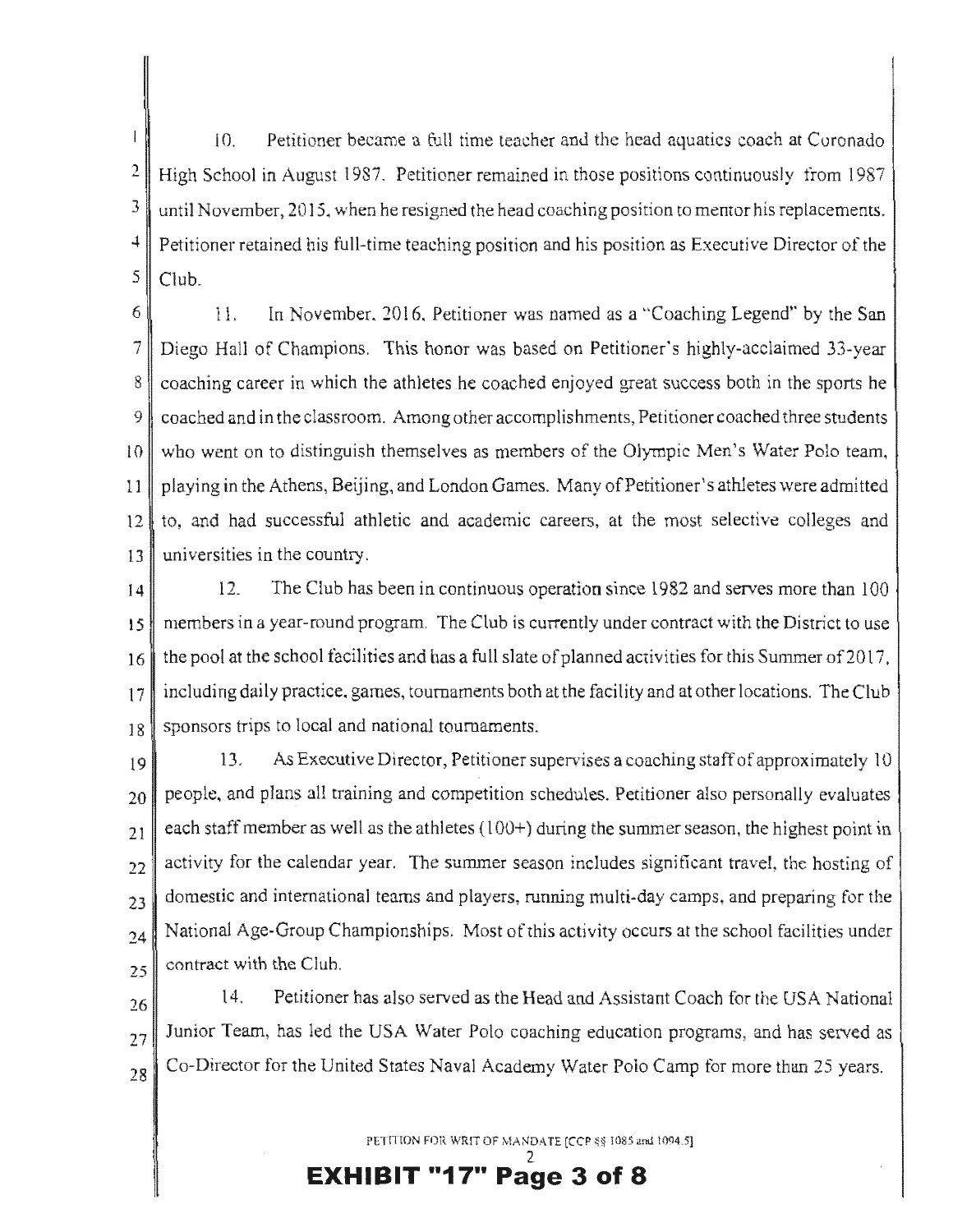$\{$ 2

**D.** 

# **LEGAL SUSPENSION PROCEDURES UNDER EDUCATION CODE AND THE COLLECTIVE BARGAINING AGREEMENT**

J 15. Tbe retention, discipline, suspension and dismissal of credentialed teachers is  $4 \parallel$  governed, in part, by the Education Code and, in part, by any collective bargaining agreement 5 which might be in place at the time relevant to the action.

6 16. Pursuant to Government Code section 3543.2, a school district and the 7 representative of teachers, such as a union, may bargain for certain of the tenns of employment, 8 including a provision for a suspension of up to fifteen (15) days without the school district 9 resorting to the suspension and termination provisions of the Education Code.

10 17. Unless it invokes the 15-day suspension as part of a collective bargaining <sup>11</sup>agreement, the school district must follow Education Code section 44932(b) *et seq.* to suspend 12 a teacher. This statutory procedure requires, among other things, a written accusation by the 13 school board (section 44934) and the opporrunity for the teacher to have the suspension 14 immediately reviewed by an administrative law judge under section 44939. Tbe only exception  $15$  to this procedure is Education Code section 44940(a), which requires the school district to 16 suspend a teacher "when charged [with certain offenses] by complaint, information, or  $17$  indictment filed in a court of competent jurisdiction." There is no such charge here.

18<sup>18</sup> 18. In this instance, the District and the Coronado Teachers Association  $19$  ('Association") entered into a collective bargaining agreement ("Agreement") which contains  $20$  a 15-day suspension provision authorized by Government Code section 3543.2.

 $21$  19. Article XXIV of the Agreement entitled "Just Cause Discipline" provides a  $_{22}$  detailed procedure for the District to impose the 15-day suspension starting with advance notice  $_{23}$  to the teacher approved by four of the five members of the School Board followed by a detailed  $_{24}$  statement of the basis for the proposed suspension. Petitioner's suspension, if imposed under  $25$  this Article, would have ended no later than April 18, 2017.

*26 !//* 

- *<sup>27</sup>*Ill
- $28$  ///

PETITION FOR WRIT OF MANDATE [CCP §§ 1085 and 1094.5]

3 **EXHIBIT "17" Page 4 of 8**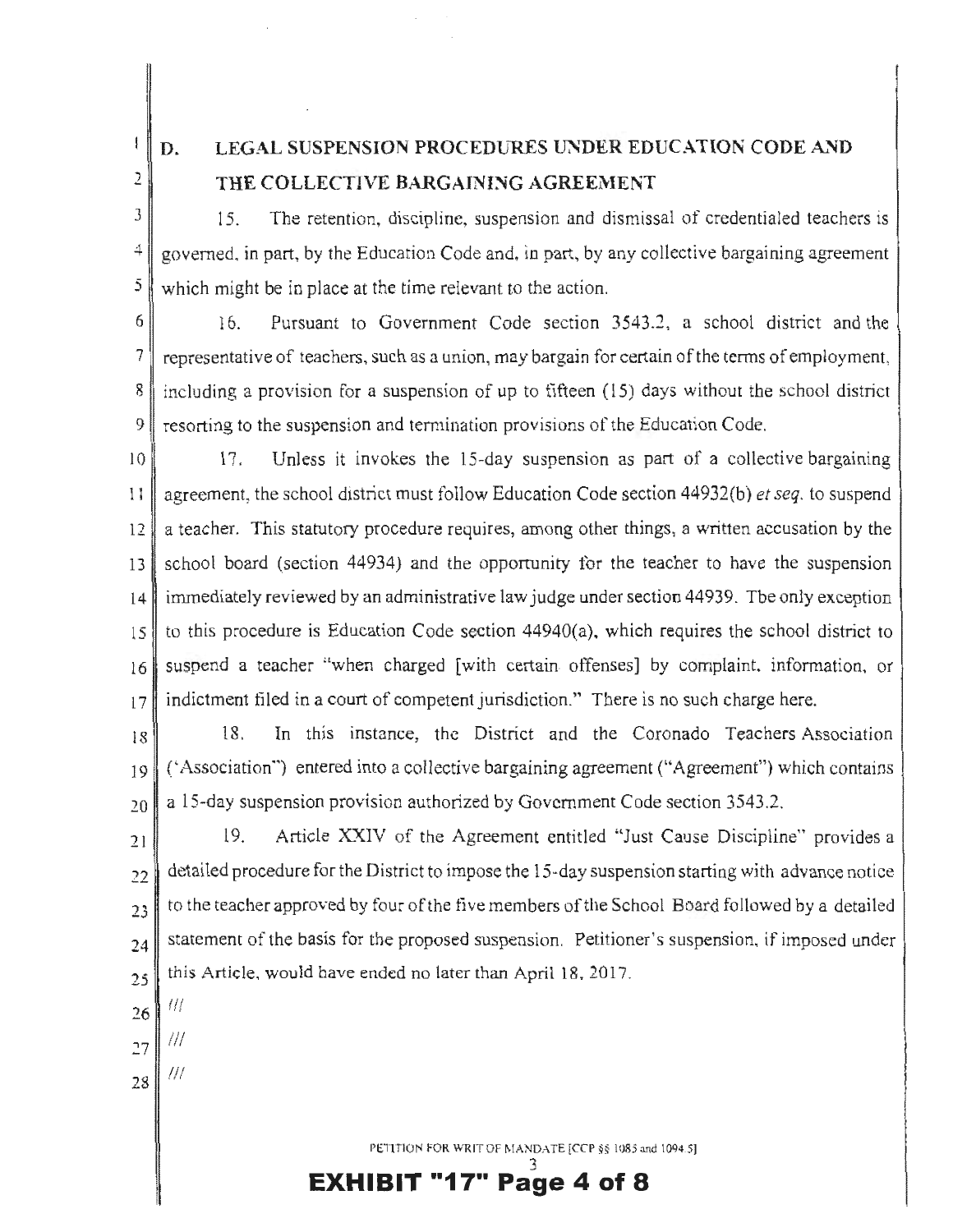$\mathbf{1}$ 20. As more fully described in the following section, the District suspended Petitioner  $2 \parallel$  on April 3, 2017, and has continued the suspension to the present. The suspension violates both *3* the Education Code and Article XXVI nf the Agreement. Petitioner seeks court intervention as **4** his only available remedy to end this illegal suspension and the irreparable damage it has caused  $\frac{5}{1}$  and will continue to cause.

 $6 \mid E$ .

### **DISTRICT'S CONTINUING ILLEGAL SUSPENSION**

7 21. On April 3, 2017, without any prior notice, Rita Beyer, the Assistant 8 Superintendent of the District, removed Petitioner from his classroom, confiscated his keys and 9 computers and ordered him off school property.

 $10$  22. The District did not provide Petitioner any written notice of the grounds for this  $\parallel$  I suspension, the duration of the suspension, or how Petitioner might have it reviewed or 12 terminated. The District violated, and continues to violate, Article XXIV of the Agreement and 13 the Education Code in imposing this involuntary and open-ended suspension.

14 23. Instead of providing notice of the suspension and its terms, the District invented what it labeled as "conditions" as it went along, including reprimanding Petitioner for sending an email to the Coronado High School Principal, Jenny Moore, pleading with her to return to the classroom, and later threatening further discipline for texting students congratulating them for a successful swim season. The District continuously threatened Petitioner with termination if 19 he did not comply with the District's (unstated) demands and "conditions" of his suspension.

 $_{20}$  24. The illegal suspension came at a critical juncture for Petitioner's students given  $21$  the curriculum and the end-of-the year testing. Yet, given the so-called "conditions" imposed  $22$  by the District, Petitioner could not even communicate with a substitute teacher to attempt to  $_{23}$  mitigate his unannounced removal from the classroom. The District threatened Petitioner with  $_{24}$  termination if he communicated with anyone at the school, including his fellow teachers.

<sup>25</sup><sub>25</sub> <sup>25</sup><sub>25</sub> <sup>25</sup>. The District continued its illegal suspension and threats of termination through the  $26\parallel$  end of the school year. The suspension remains indefinite.

- $27$ |  $'''$
- $28$ |  $\frac{1}{11}$

PETITION FOR WRIT OF MANDATE [CCP §§ 1085 and 1094.5].

4 **EXHIBIT "17" Page 5 of 8**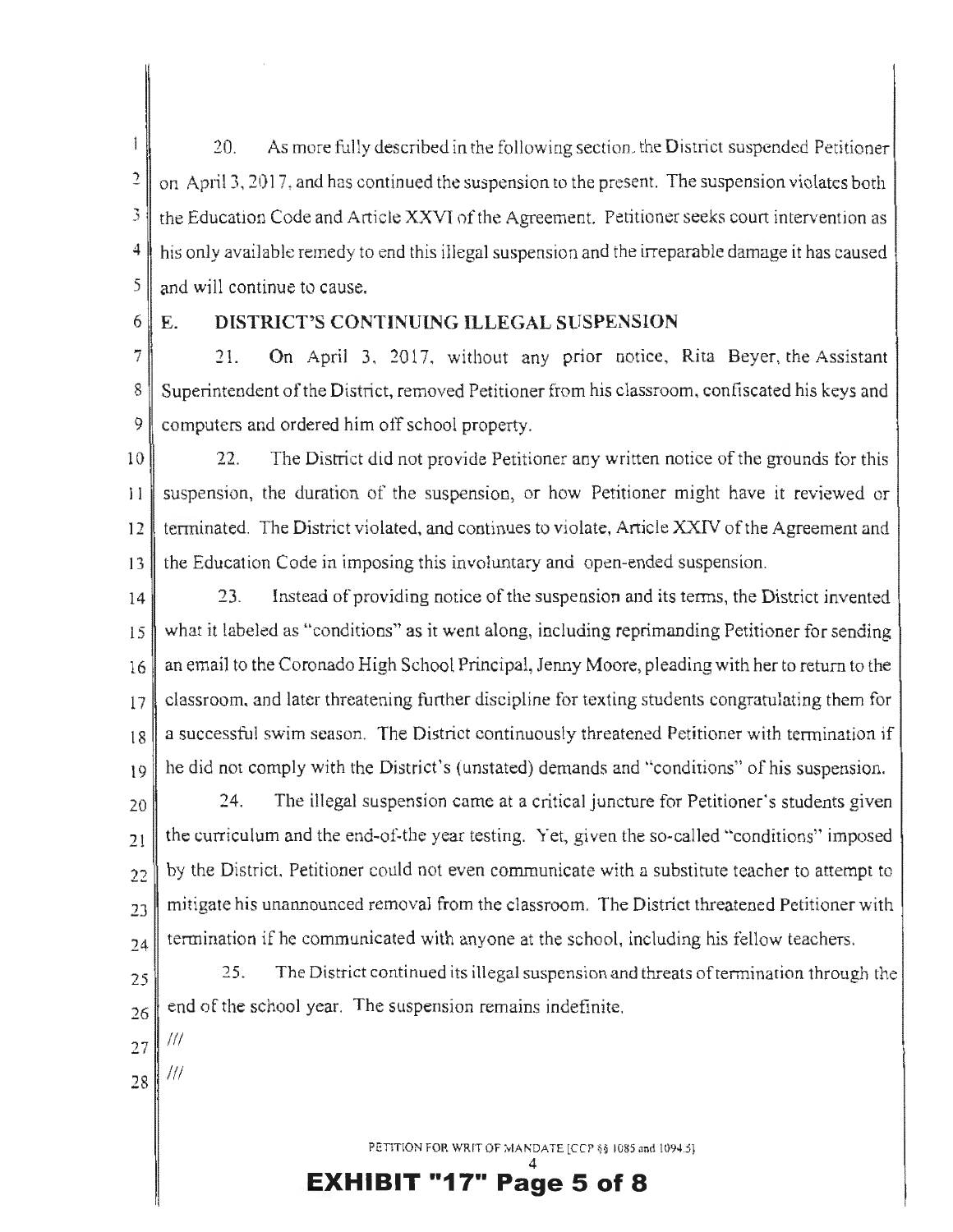$\mathbf{I}$ 26. Knowing the summer Club program was scheduled to start on June 19. 2017. 2 **Petitioner sought to clarify that the suspension and its unstated "conditions" would not apply to 2.1 Petitioner**  $3 \parallel$  the activities of this Club scheduled to start after the end of the school year pursuant to the <sup>4</sup> contract between the Club and District.

 $\begin{bmatrix} 5 \end{bmatrix}$  27. Instead of confirming that Petitioner could proceed with his normal duties on  $6 \parallel$  behalf of the Club after the school year had concluded, the District, through its counsel, Sam 7 Sherman, and later through Ms. Beyers, instructed Petitioner -- again under another threat of  $8 \parallel$  termination -- that he could not be present at the pool for any reason, including the Club 9 activities.

lO 28. The latest version of this instruction and threat came in an email sent on June 18. 11 2017, at 8:58 p.m. from Ms. Beyers, the night before the Club program was set to begin the 12 following morning at 5:00 a.m. Because of the threat of termination, Petitioner did not enter the 13 pool facilities.

#### 14 **F. THE DISTRICT WILL NOT REMOVE THE ILLEGAL SUSPENSION**

 $15$  29. On June 19, 2017, Petitioner, through counsel, demanded that the District remove  $16$  this suspension and restore Petitioner to his regular duties as a teacher and no longer exclude him  $17$  from performing his role with the Club. The District has refused the demand for reinstatement.

18 30. Absent court intervention, this illegal suspension and the ongoing threats of 19 termination, wil1 continue through the Summer and into, and possibly through, the 2017-18  $_{20}$  school year and beyond, causing continuing irreparable harm to Petitioner, his students, and the 21 members of the Club.

- 22 Ill
- 23 Ill
- 24 Ill
- $H\!I$
- *15*  Ill
- *16*
- 27 III

Ill

28

PETITION FOR WRIT OF MANDATE [CCP  $\frac{18}{5}$  1085 and 1094.5] 5

**Page 6 of 8**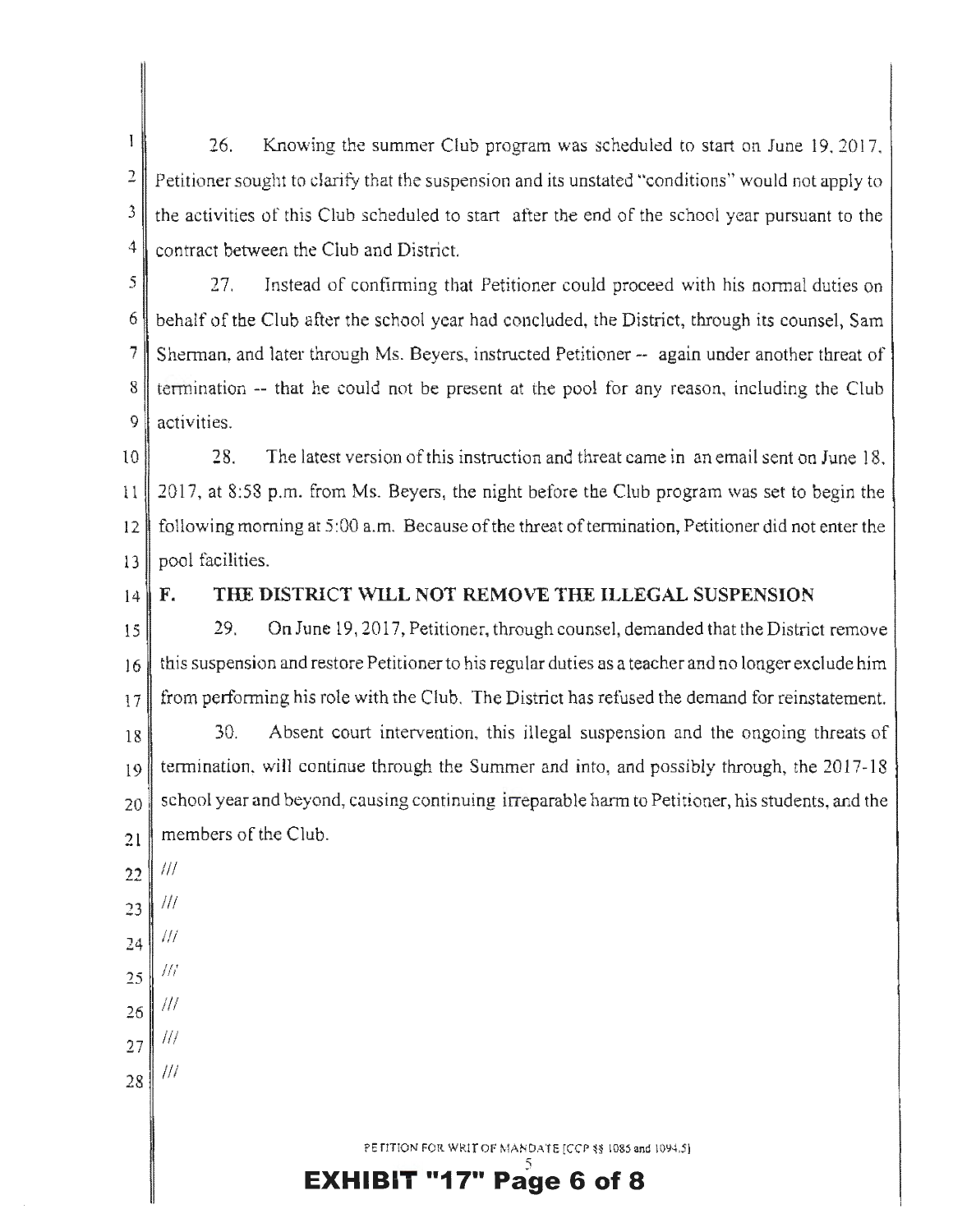|              | G.<br><b>PRAYER FOR RELIEF</b>                                                                      |
|--------------|-----------------------------------------------------------------------------------------------------|
| 2            | WHEREFORE. Petitioner requests the court issue a writ of mandate to order the District              |
| 3            | to terminate the suspension and restore Petitioner to his regular duties as a teacher at Coronado   |
| $\ddagger$   | High School, without prejudice to the District following Article XXIV of the Agreement should       |
| 5            | it seek a new suspension, and to cease interfering with Petitioner's duties as a teacher and as the |
| 6            | Executive Director of the Club. Petitioner also requests an award of attorney's fees and costs      |
| 7            | and such other and further relief as the court may find appropriate.                                |
| 8            | Dated:<br>June 21, 2017<br>herronlaw, apc                                                           |
| 9            |                                                                                                     |
| 10           | By:                                                                                                 |
| $\mathbf{1}$ | Matthew V. Herron<br>Attorneys for Petitioner RANDALL                                               |
| 12           | <b>BURGESS</b>                                                                                      |
| 13           |                                                                                                     |
| 14           |                                                                                                     |
| 15           |                                                                                                     |
| 16           |                                                                                                     |
| 17           |                                                                                                     |
| 18           |                                                                                                     |
| 19           |                                                                                                     |
| 20           |                                                                                                     |
| 21           |                                                                                                     |
| 22           |                                                                                                     |
| 23           |                                                                                                     |
| 24           |                                                                                                     |
| 25           |                                                                                                     |
| 26           |                                                                                                     |
| 27           |                                                                                                     |
| 28           |                                                                                                     |
|              |                                                                                                     |
|              | PETITION FOR WRIT OF MANDATE [CCP §§ 1085 and 1094.5]<br><b>EXHIBIT "17" Page 7 of 8</b>            |
|              |                                                                                                     |

 $\frac{1}{\sqrt{2}}$